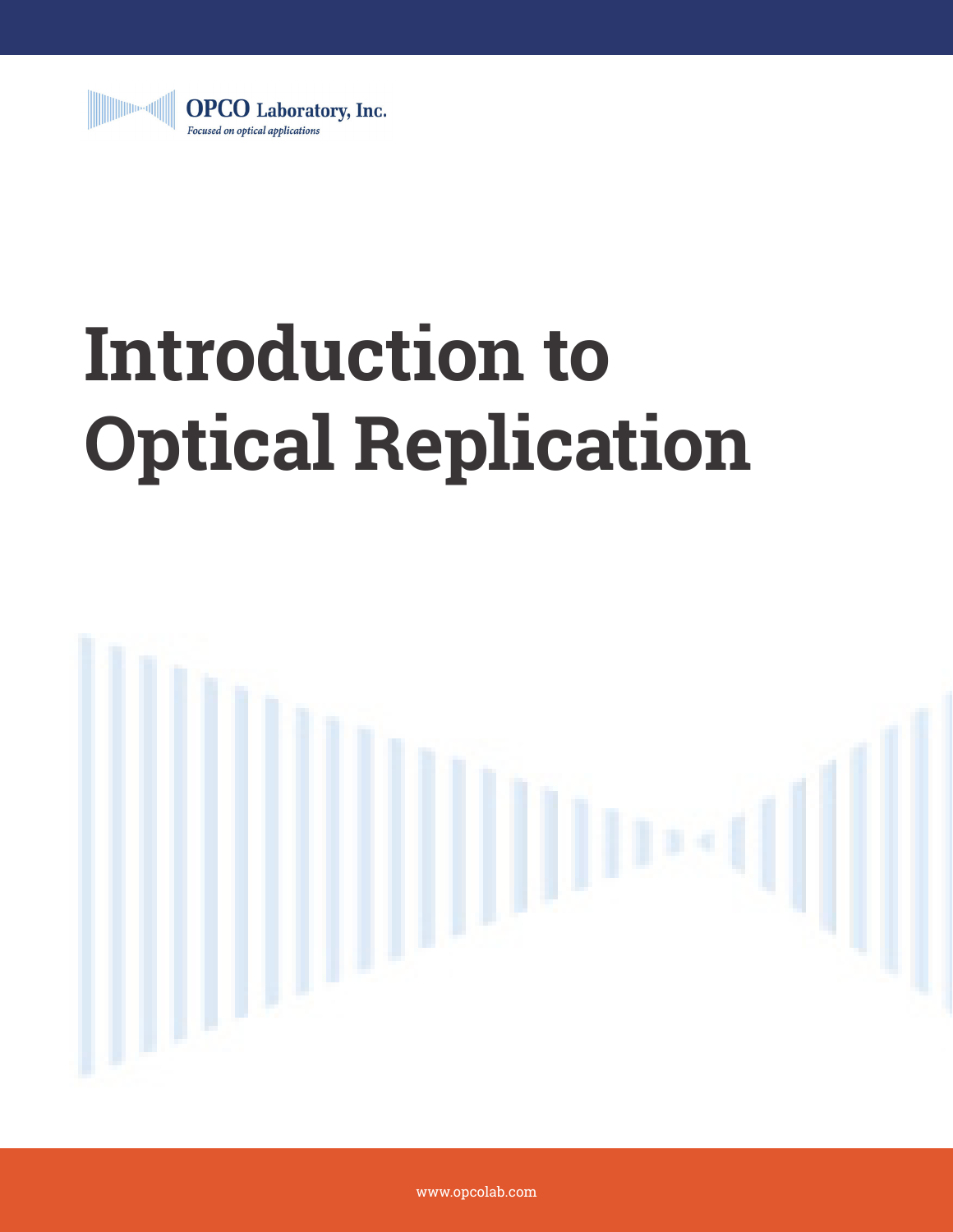## **What** Is Optical Replication?

Optical replication is a method of re-producing a reflective surface with the identical surface figure and optical performance of a master part. This process facilitates low- to large-volume production of various optic shapes, such as concave and convex spheres, flats, toroids, and diffractive optics (mirrors and gratings).

Replication involves compressing a thin epoxy layer between a master optic and a replica substrate in a manner that, upon separation of the master and substrate, results in a high fidelity transferred copy of the master's optical shape and figure onto the replica substrate. Typically, a reflective coating is applied as part of the process, resulting in a replica with the desired reflectivity.

## **Why** Optical Replication?

The process of manufacturing custom optics by traditional methods is costly, time-consuming, and requires highly trained opticians. The gating factor is labor. While the same can be said for the production of a replication master, that is where the similarities end. Once a single master has been created, the gating process shifts from labor driven to tooling driven. This is a huge benefit when designing new products. During prototyping and early production, when demand is low, a small number of replicating tools is sufficient. As volume builds, additional tooling can be built to accommodate the volume and rate of production (cost is tailored to demand). Replication is both scalable and has the advantage of higher part to part fidelity/optical performance when compared to traditional optical fabrication methods.

Optical replication also gives manufacturers greater control over other factors that may influence product cost. For example, lighter substrates can be utilized to produce lightweight or low inertia optics. Reflective replicas can also be integrated with mounting features; thus reducing part count and lowering manufacturing costs.

# **How** Is Optical Replication Done?

The replication process begins with an original, or master optic, fabricated using conventional methods such as machining, grinding, and polishing, typically on a glass substrate. The master can be engineered and designed to the required specifications of the final product, or, it can be derived from the customer's existing part or component.

Master optics that are designed from scratch are thoroughly tested and validated using various techniques to ensure the properties of the resulting replicas meet the desired specifications. Once the master has been developed and validated, the desired substrate material is then machined. Machining tolerances are sufficient to provide a substrate suitable to the process. Optical tolerances and finishes are unnecessary. The epoxy layer will accommodate surface mismatches of this scale between the master and the replica.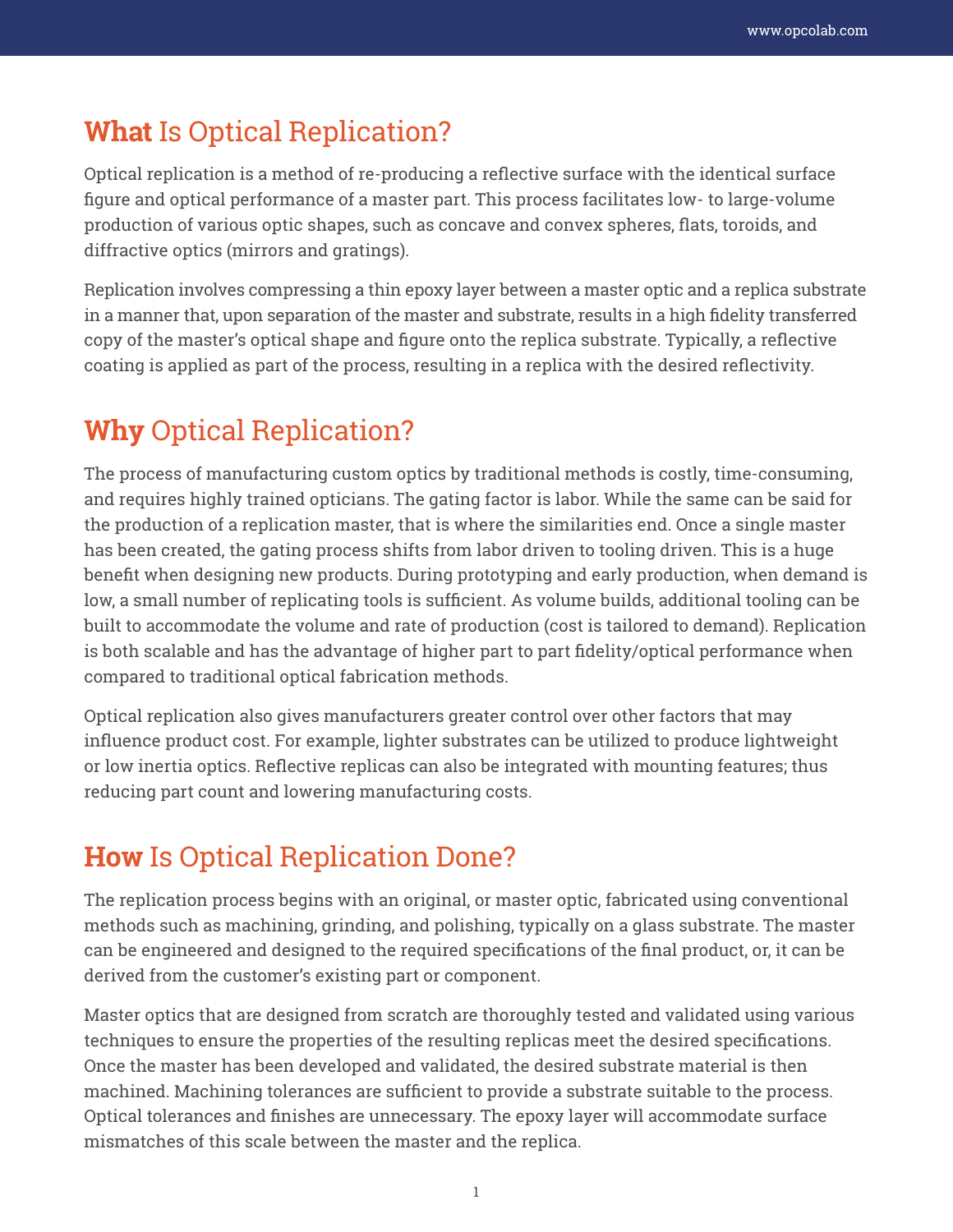The process is illustrated below.







**3.** Once the epoxy has cured, the replica is separated from the master with the epoxy and reflective coating intact. The surface properties of the master have now been transferred to the substrate.

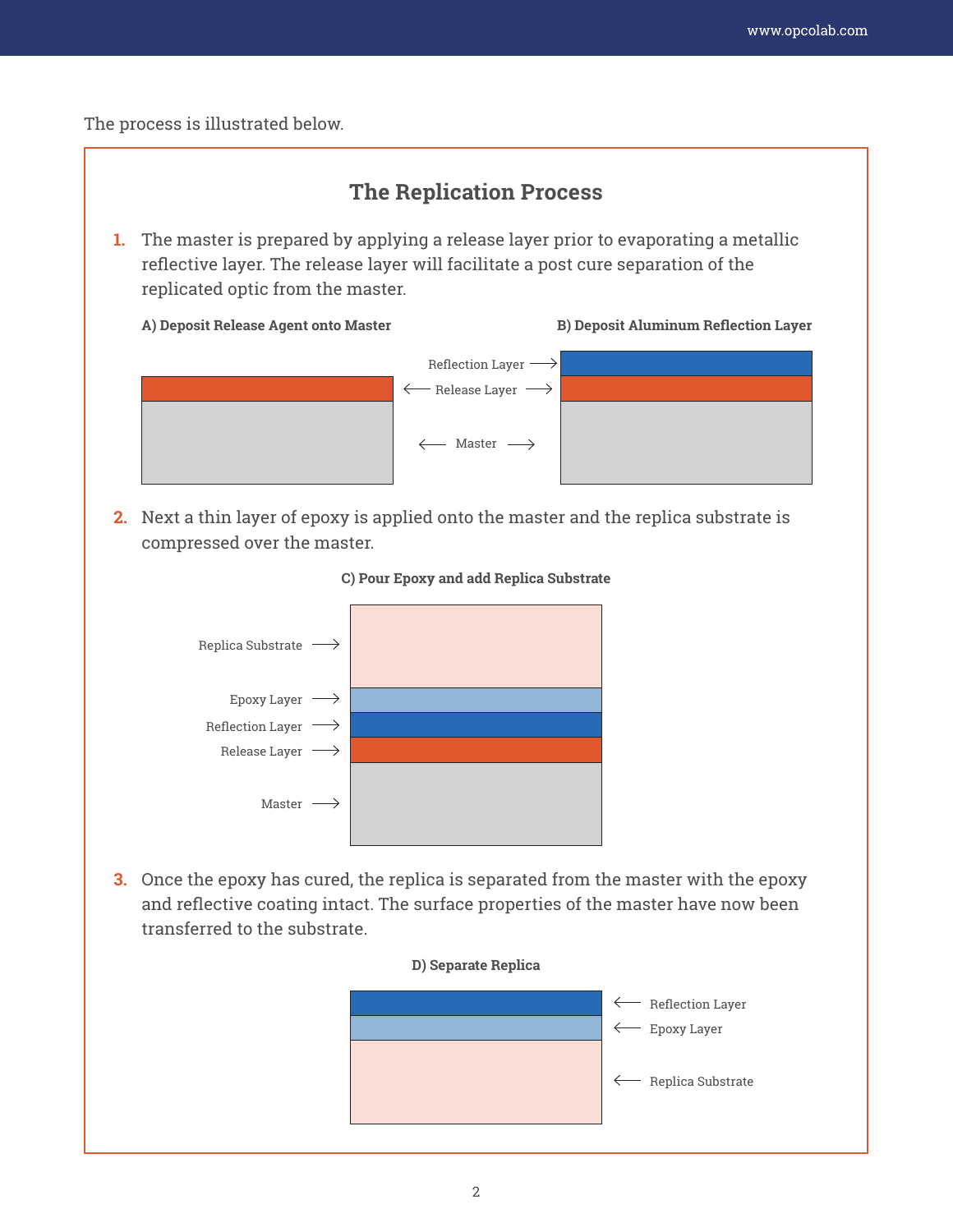For concave reflective surfaces (where the surface curves inward), an additional tool is required. The first tool is a concave master, used to create one or more convex submasters which function as the production tooling.

The final step of the optical replication process, when warranted, involves the application of a protective coating onto the replicated substrate.

#### **Advantages of Optical Replication**

- lower per unit cost
- shorter lead times
- scalable/prototype to production
- wide choice of replica materials
- high part to part fidelity relative to conventional optical fabrication
- ability to utilize light weighted "ribbed" replicas and integrate mounting features
- integrated mounting features offer reduced assembly time and part count in final product

# **Technical Challenges** When Selecting Optical Replication

**Thermal Environment:** The epoxy used in the replication process has thermal properties that must be managed. For lower temperatures, below  $-40^{\circ}$ C, the concern is typically the mismatch of thermal expansion coefficients between the substrate material and the epoxy. For temperatures above 100°C, the softening point of the epoxy, optical figure degradation needs to be evaluated.

**Thermal Degradation Due to Incident Radiation:** The energy and power contained in the incoming light/energy and how efficiently the optical coating reflects that energy needs to be considered. Evaluating those scenarios is beyond the scope of this article. As a general guideline, as the power absorbed into the replica increases, the need to understand the effect on replica performance becomes increasingly critical in making this design trade (fabricated vs. replicated optics).

**Part Count:** For applications where the number of optics is limited to a single part or a few parts and is not expected to lead to production quantities, traditional fabrication methods likely offer a lower cost point.